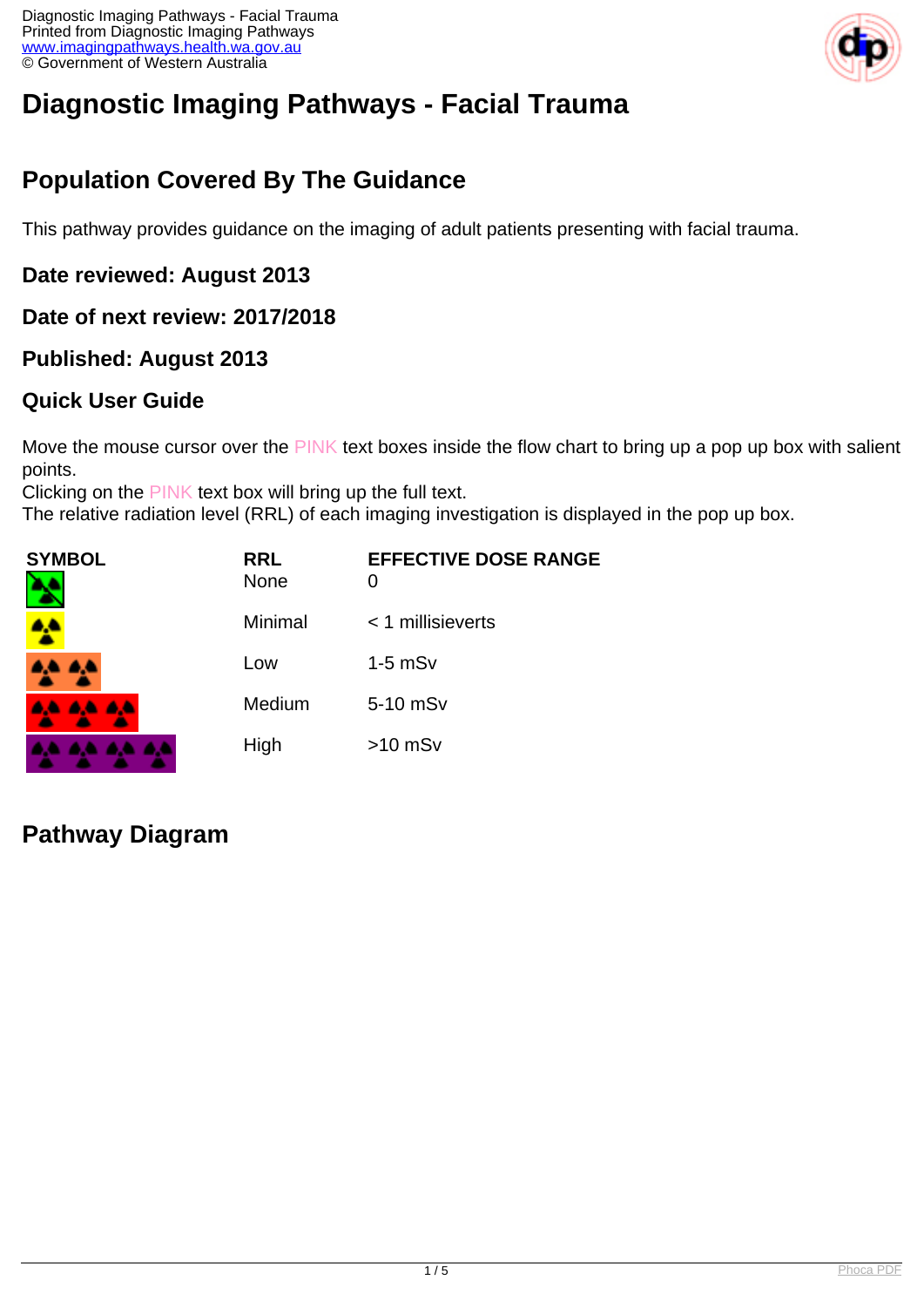Diagnostic Imaging Pathways - Facial Trauma Printed from Diagnostic Imaging Pathways [www.imagingpathways.health.wa.gov.au](http://www.imagingpathways.health.wa.gov.au/) © Government of Western Australia





### **Image Gallery**

Note: Images coming soon.

# **Teaching Points**

• High-resolution Computed Tomography (CT) is considered the most important modality for imaging facial trauma

### **Facial Trauma**

- High-resolution Computed Tomography (CT) is considered the most important modality for imaging facial trauma [1-3](index.php?option=com_content&view=article&id=112&tab=references#1)
- CT is superior to conventional radiography and MRI in detecting facial fractures and is able to accurately define the direction, extent, and displacement of facial fractures [1](index.php?option=com_content&view=article&id=112&tab=references#1)

### **Plain Radiography, Orthopantomogram and Computed Tomography (CT) in Mandibular Injury**

- Mandibular fractures are often imaged by conventional radiography and orthopantomogram, [12-14](index.php?option=com_content&view=article&id=112&tab=references#12) which can include the entire bone on one film [1](index.php?option=com_content&view=article&id=112&tab=references#1)
- Helical computed tomography has surpassed orthopantomography as the current gold standard for the radiological evaluation and diagnosis of mandible fractures [15](index.php?option=com_content&view=article&id=112&tab=references#15),[16](index.php?option=com_content&view=article&id=112&tab=references#16)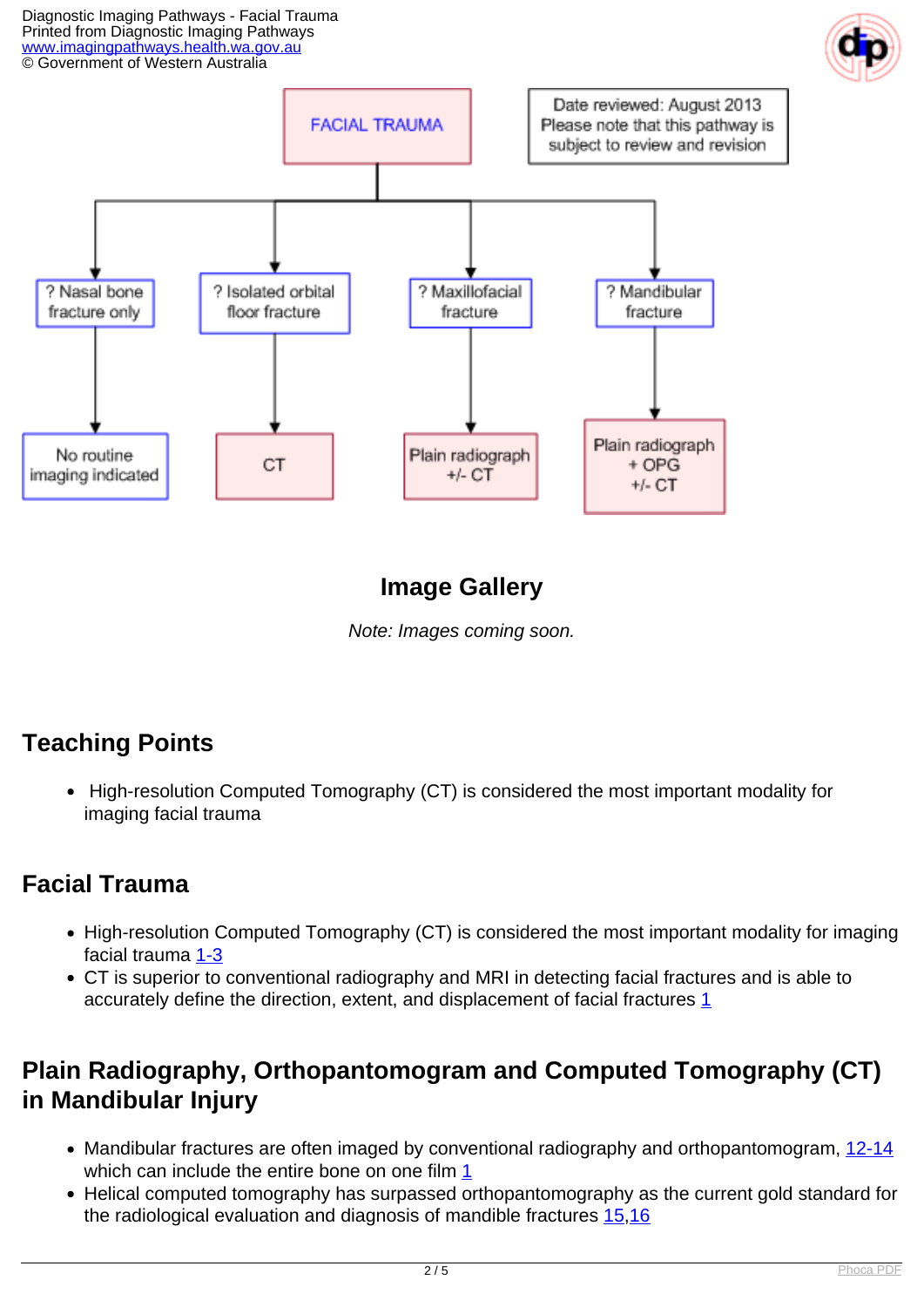

Charalambous et al from Manchester Royal Infirmary have come up with a clinical decision rule to reduce the need for imaging suspected mandibular fractures. [17](index.php?option=com_content&view=article&id=112&tab=references#17) They identified 5 parameters (malocclusion, trismus, broken teeth, pain with mouth closed, step deformity) presence of any of which could identify mandibular fracture with a sensitivity of 100% .However their study needs to be prospectively validated

# **Plain Radiography and Computed Tomography (CT) in Maxillofacial Injury**

- A single occipitomental view can accurately identify all maxillofacial fracture requiring treatment. Further views are unnecessary and add little clinical value  $4.5$
- Consideration should be given to computed tomographic scanning with three-dimensional reconstruction of the facial skeleton for any patient found to have fractures on the Waters views [5](index.php?option=com_content&view=article&id=112&tab=references#5)[,6](index.php?option=com_content&view=article&id=112&tab=references#6)

# **Computed Tomography (CT) in Ocular and Orbital Injury**

- CT scan provides accurate information on the diagnosis and extent of the orbital floor fractures  $\frac{7,8}{1}$  $\frac{7,8}{1}$  $\frac{7,8}{1}$
- Plain radiographs have 30-50% chance of being false positive and thus are non-diagnostic  $9,10$  $9,10$

### **References**

References are graded from Level I to V according to the Oxford Centre for Evidence-Based Medicine, Levels of Evidence. [Download the document](http://www.cebm.net/wp-content/uploads/2014/06/CEBM-Levels-of-Evidence-2.1.pdf)

- 1. Sun JK, LeMay DR. **Imaging of facial trauma.** Neuroimag Clin N Am. 2002;12(2):295-309. (Review article)
- 2. Kassel E, Noyek A, Cooper P. **CT in facial trauma.** J Otolaryngol. 1983;12(1):2-15. (Review article)
- 3. Salvolini U. **Traumatic injuries: imaging of facial injuries.** Eur Radiol. 2002;12:1253-61. (Review article)
- 4. Sidebottom A, Lord T. **Single view radiographic screening of midfacial trauma.** Int J Oral Maxillofac Surg. 1998;27(5):356-7. (Level III evidence)
- 5. Pogrel M, Podlesh S, Goldman K. **Efficacy of a single occipitomental radiograph to screen for midfacial fractures.** J Oral Maxillofac Surg. 2000;58(1):24-6. (Level II evidence)
- 6. Goh S, Low B. **Radiologic screening for midfacial fractures: a single 30-degree occipitomental view is enough.** J Trauma. 2002;52(4):688-92. (Level II evidence)
- 7. Ceallaigh P, Ekanaykaee K, Beirne C, Patton D. **Diagnosis and management of common maxillofacial injuries in the emergency department. Part 4: orbital floor and midface fractures.** Emerg Med J. 2007;24(4):292-3. (Review article)
- 8. Key S, Dhariwalb D, Patton D. **Beware the black eye.** Trauma 2002;4:237-45. (Review article)
- 9. Brady S, McMann M, Mazzoli R, Bushley D, Ainbinder D, Carroll R. **The diagnosis and management of orbital blowout fractures: Update 2001.** Am J Emerg Med. 2001;19(2):147-54. (Level III evidence)
- 10. Bhattacharya J, Moseley I, Fells P. **The role of plain radiography in the management of suspected orbital blow-out fractures.** Br J Radiol. 1997;70:29-33. (Level III evidence)
- 11. Lacey GD, Wignall B, Hussain S, Reidy J. **The radiology of nasal injuries: problems of interpretation and clinical relevance.** Br J Radiol. 1977;50:412-4. (Level III evidence)
- 12. Chayra G, Meador L, Laskin D. **Comparison of panoramic and standard radiographs for the**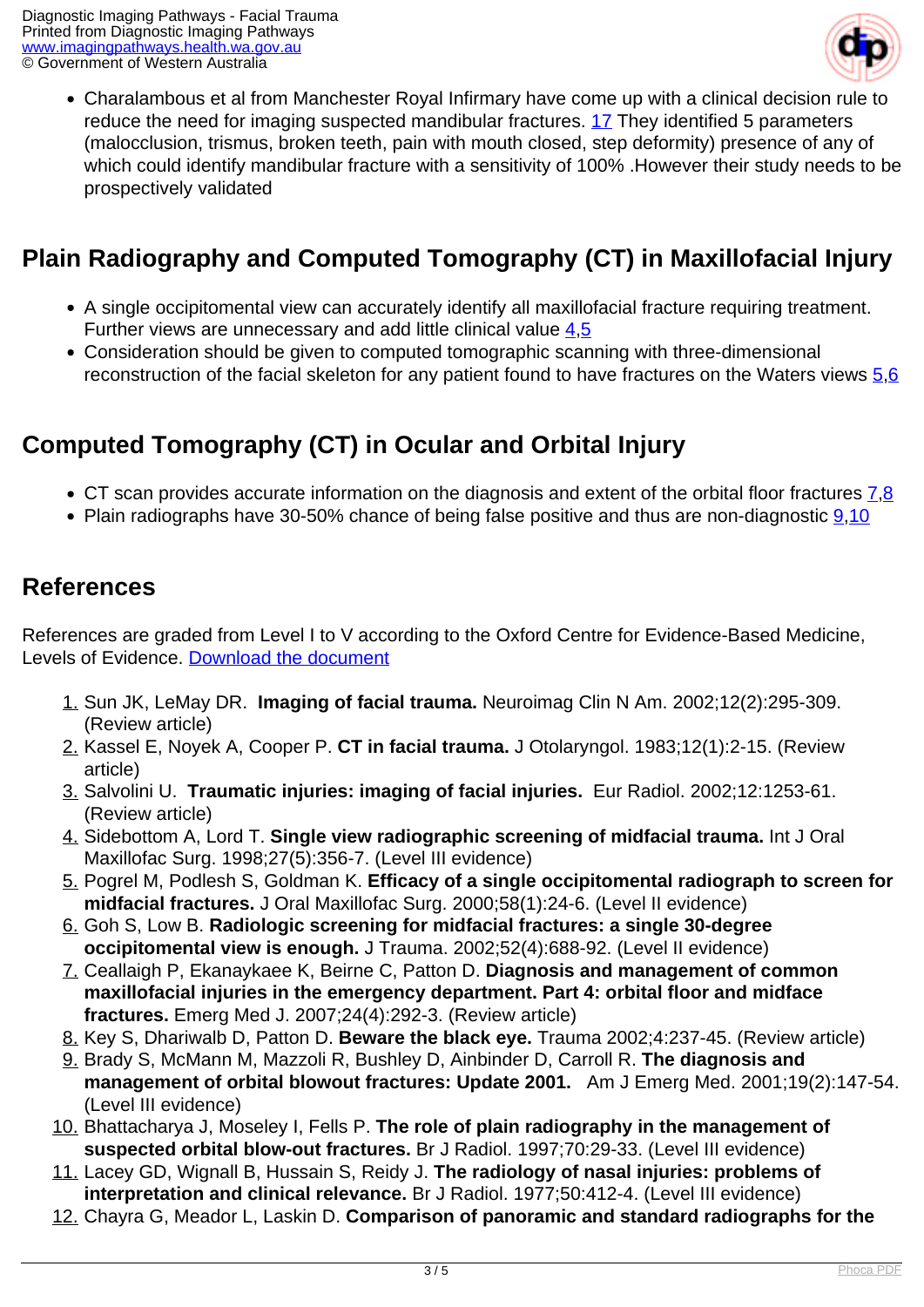

**diagnosis of mandibular fractures.** J Oral Maxillofac Surg. 1986;44:677-9. (Level III evidence)

- 13. Moilannen A. **Primary radiographic diagnosis of fractures in the mandible.** Int J Oral Surg. 1982;11:299-303. (Level III evidence)
- 14. Johnston C, Doris P. **Clinical trial of pantomography for the evaluation of mandibular fracture.** Ann Emerg Med. 1980;9:415-8. (Level III evidence)
- 15. Roth F, Kokoska M, Awwad E, Martin D, Olson G, Hollier L, et al. **The identification of mandible fractures by helical computed tomography and panorex tomography.** J Craniofac Surg. 2005;16(3):394-9. (Level II evidence)
- 16. Wilson I, Lokeh A, Benjamin C, Hilger P, Hamlar D, Ondrey F, et al. **Prospective comparison of panoramic tomography (zonography) and helical computed tomography in the diagnosis and operative management of mandibular fractures.** Plast Reconstr Surg. 2001;107(6):1369-75. (Level II evidence)
- 17. Charalambous C, Dunning J, Omorphos S, Cleanthous S, Begum P, Mackway-Jones K. **A maximally sensitive clinical decision rule to reduce the need for radiography in mandibular trauma.** Ann R Coll Surg Engl. 2005;87(4):259-63. (Level III evidence)

| Information from this website                                                                                                                                 | Information from the Royal<br><b>Australian and New Zealand</b><br><b>College of Radiologists' website</b>                                                                                                              |
|---------------------------------------------------------------------------------------------------------------------------------------------------------------|-------------------------------------------------------------------------------------------------------------------------------------------------------------------------------------------------------------------------|
| <b>Consent to Procedure or Treatment</b><br><b>Radiation Risks of X-rays and Scans</b><br><b>Computed Tomography (CT)</b><br><b>Plain Radiography (X-ray)</b> | <b>Computed Tomography (CT)</b><br><b>Plain Radiography/X-rays</b><br><b>Radiation Risk of Medical Imaging During</b><br><b>Pregnancy</b><br><b>Radiation Risk of Medical Imaging for</b><br><b>Adults and Children</b> |

### **Information for Consumers**

#### **Copyright**

© Copyright 2015, Department of Health Western Australia. All Rights Reserved. This web site and its content has been prepared by The Department of Health, Western Australia. The information contained on this web site is protected by copyright.

#### **Legal Notice**

Please remember that this leaflet is intended as general information only. It is not definitive and The Department of Health, Western Australia can not accept any legal liability arising from its use. The information is kept as up to date and accurate as possible, but please be warned that it is always subject to change